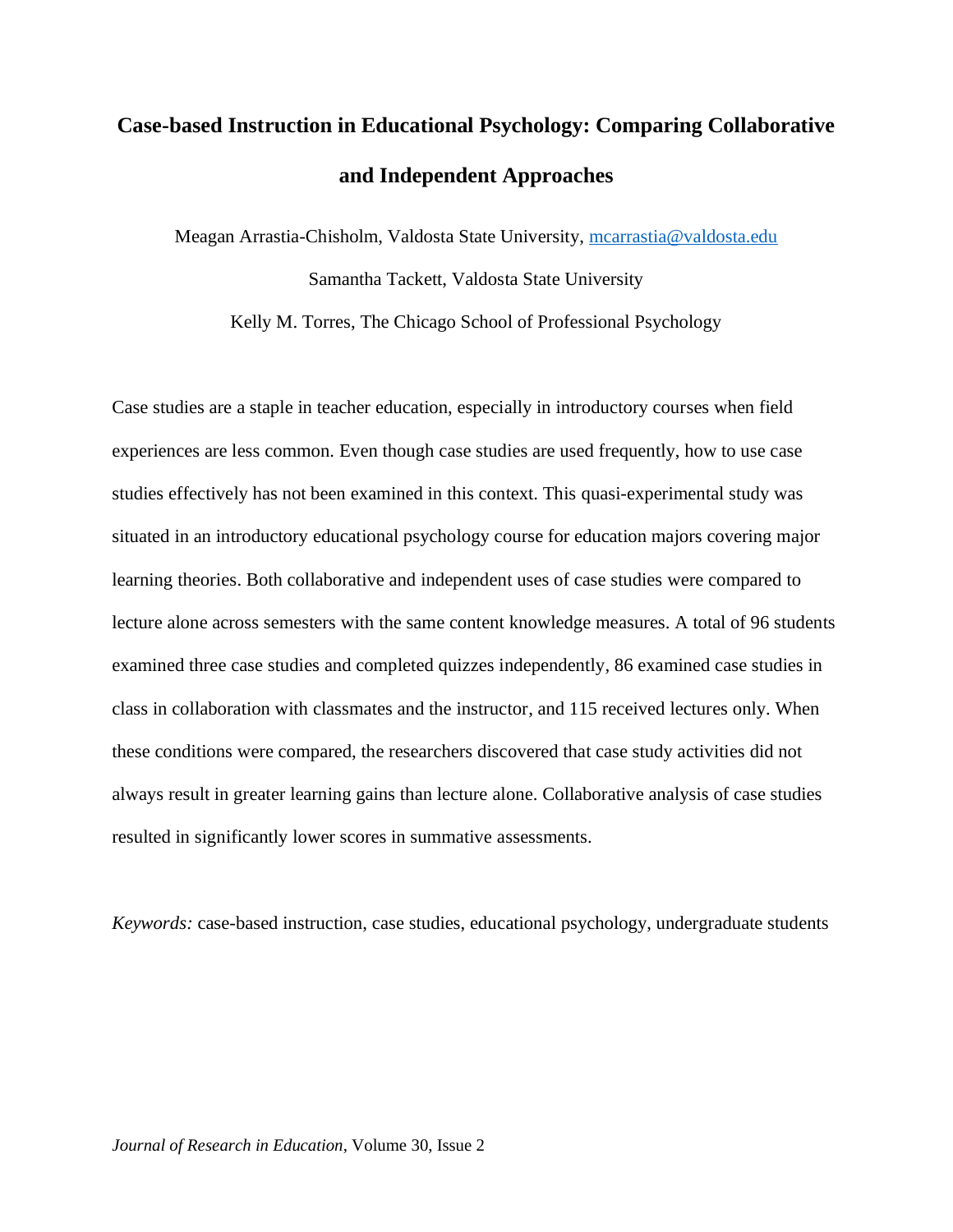As teacher educators, we constantly strive to better serve our students by facilitating meaningful learning that will better inform our preservice teachers. Educational psychology is the study of learning and teaching across contexts. However, instructional materials including textbooks feature examples from K-12 education that often do not go deeper than superficially explaining theories (Nezhad & Vahedi, 2011; Shuell, 1988, 1996). Despite content that focuses on the K-12 context, educational psychologists continue to generate scholarship across disciplines and content areas. For example, many studies in educational psychology include college students and other adult education populations as participants.

Because of the diverse student population in an introductory educational psychology course paired with the heavy, theoretical nature of the content, the first author of this study explored ways to situate the information in context for her students. Case studies are a common practice to situate learning and are often cited as an active learning strategy from a constructivist perspective (Sudzina, 1997). However, the exact pedagogical procedure about how to use case studies has not been explored to the same extent. In other words, we know that we should use case studies in teacher education, but how do we use case studies? Does it matter how case studies are examined? Is one way more effective than another? Instructional materials are most effective when learners engage with the content and learning environment in meaningful ways (Sudzina, 1997).

The objective of this quasi-experimental study is to evaluate the effectiveness of case studies in an introductory educational psychology course. Data were collected across three semesters of the same course, all "super" sections (of 50 students or more) taught by the same instructor, to examine the effectiveness of case study analyses individually and collaboratively in class. Performance on quizzes were compared between a control group and two treatment groups

*Journal of Research in Education*, Volume 30, Issue 2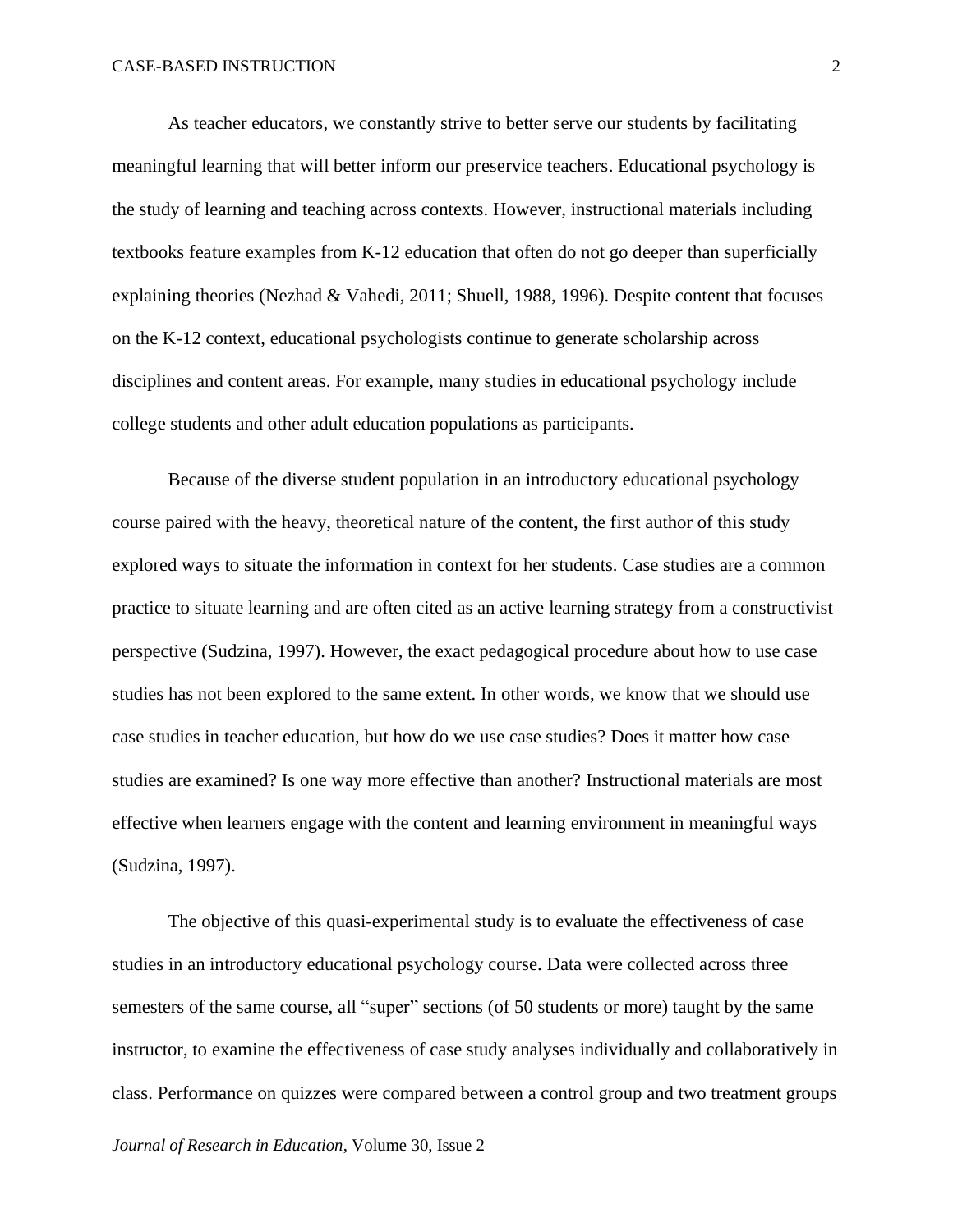in which case studies were added to the instruction for key content of the course. Although case studies are typically used in educational psychology, we sought to answer the following research question: does independent study of cases or collaborative study of cases facilitate learning educational psychology topics more effectively than lecture alone?

## **Literature Review**

Merseth (1991) traced the history of case-based instruction to the case methods used in law school starting in the 1800s. This practice then spread to business education and was popularized in psychology (Kemp, 1980) long before integration into teacher education curriculum. Case studies have been widely used in educational contexts as an effective classroom technique. Indeed, case studies have been well documented as active learning strategies that enhance the learning process (Bonwell & Eison, 1991; Escartín et al., 2015; Merserth, 1996; Yadav et al., 2007). In case-based instruction, students are provided practical examples of dilemmas of real-world situations that they may encounter in their future professional settings (Orr &Weekley, 2019). Gravett et al. (2017) suggested that the inclusion of case studies in educational contexts may be the best way to teach students essential practical skills that involve how to diagnose, decide, and act in specific situations.

Merseth (1996) provided three purposes of case-based instruction, which include: 1) models of best practice that illustrate theoretical principles in practical settings, 2) opportunities to analyze complex situations that help enhance decision-making skills, and 3) activities to practice reflective thinking skills. When these types of activities are incorporated into classrooms, students generally respond to an open-ended question that includes a diverse range of possible solutions. For these types of activities, students may need to provide a brief written response to the case study scenario, or their instructors may require them to develop an action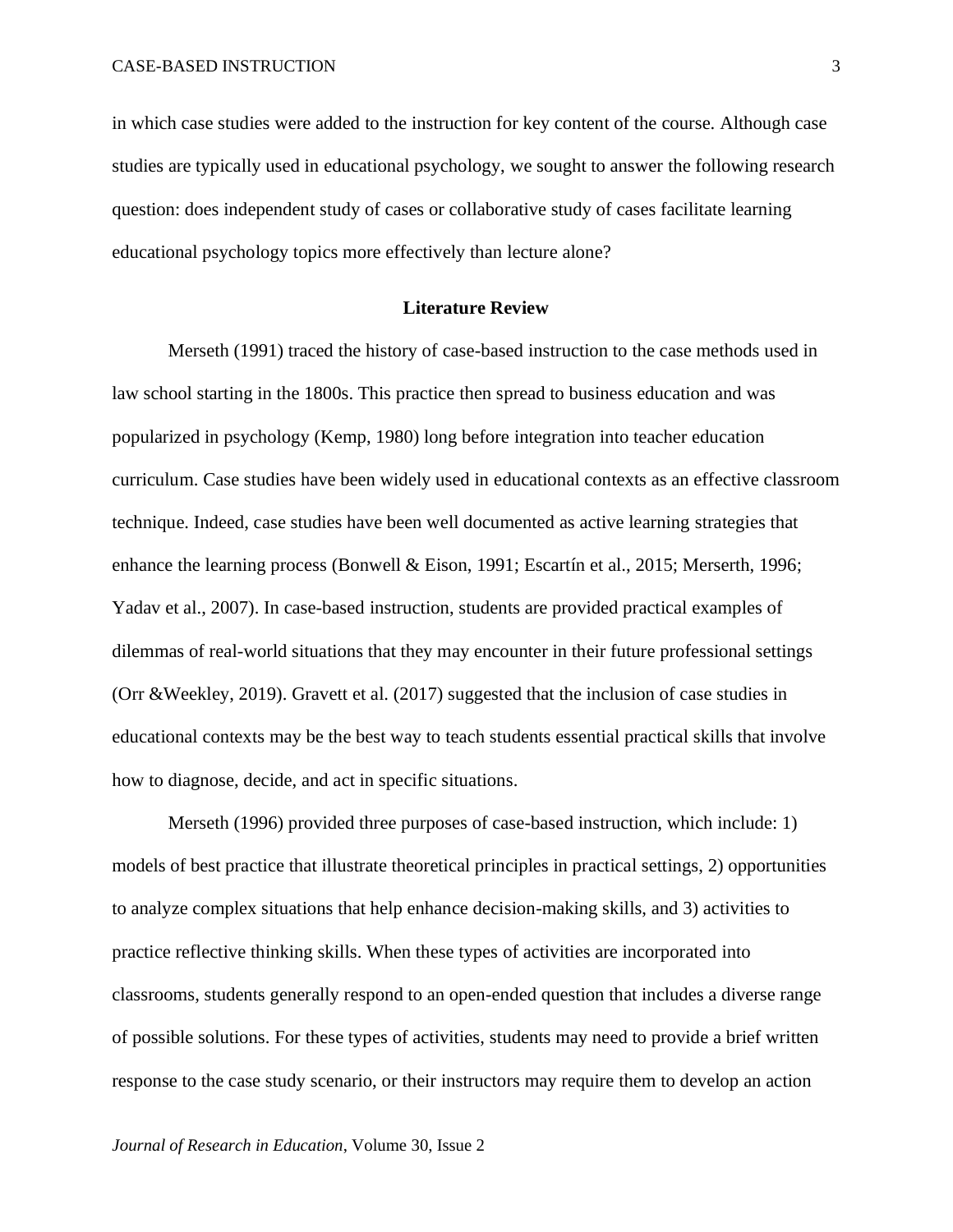plan, proposal, or reasoned decision about the outlined situation. However, McFarlane (2015) cautioned that university faculty will need to carefully select case studies to stimulate real-world applications as well as focus on vital characteristics such as practicality, brevity, critical and analytical thinking skills, utility, concurrency, content specificity, and relevancy.

Preservice teachers and other educators are likely to encounter brief case studies and multiple-choice questions on certification and licensure exams. Even though multiple-choice items are included with case study activities, faculty are able to engage learners in higher levels of cognition (e.g., application, analysis, and synthesis) which are more complex than the recognition of definitions (Gilboy et al., 2014). Faculty are able to provide active learning experiences that guide students in advanced and complex thinking tasks focused on situations they may encounter in the future. Further, case-based learning can be particularly effective for students studying abstract concepts such as the application of theoretical concepts to potential professional settings.

For example, Gravett et al. (2017) found that case-based teaching approaches result in authentic learning and can contribute to "resolving the separation of theory and practice" (p. 386). Therefore, the inclusion of case-based learning can provide vital connections between concrete experiences and principles of formal knowledge needed for students to develop an indepth understanding of course concepts (Gravett et al., 2017). Case-based instruction exposes preservice teachers to "complex and messy problems of practice" in order to develop problemsolving skills situated in teaching (Merseth, 1991, p. 246). By putting theory into practice, this type of exposure to case studies is aligned with a practical orientation.

McAninch (1993) argued that creating this type of alignment is not a simple task. The way the case is studied is a complex pedagogical technique because of the interactions between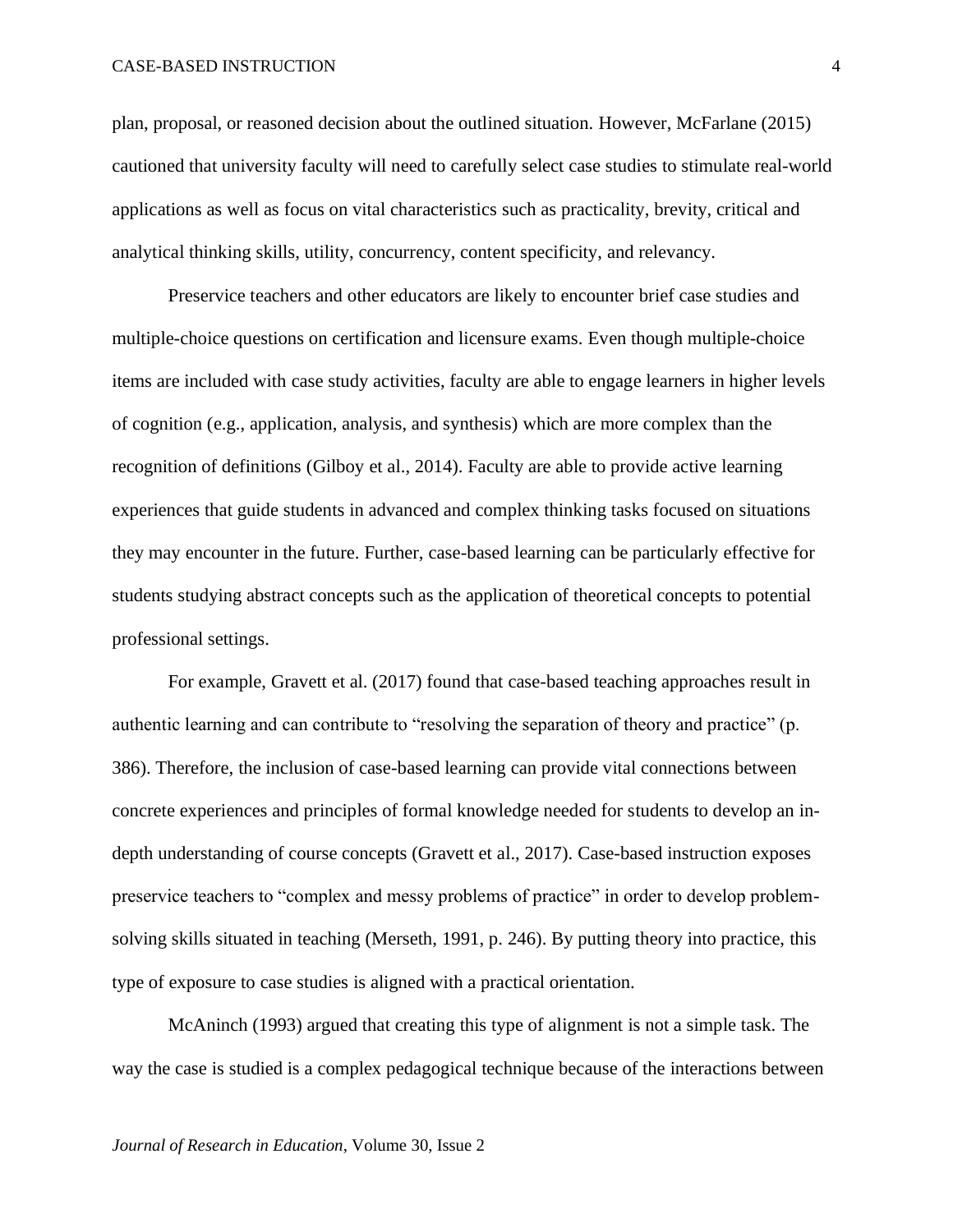and among the instructor, learner, and the case studies. General instructional design principals apply to case-based instruction in which closely aligned concepts should be outlined to provide sufficient background knowledge to process the case. Likewise, the discussion process should be carefully considered with prearranged questions. The rationale for assigning each case should be articulated to the class at the start of each case discussion. Even though McAininch (1993) described specific ways to use cases, she did not test their effectiveness or efficacy. Although two and a half decades later we are not any closer to developing a systematic approach to the use of cases in teacher education, we do know that discussion significantly adds to the learning process as compared to reading and writing alone (Levin, 1995).

#### **Theoretical Framework: Situated Cognition**

One goal of instruction is continual lifelong learning that is intrinsically motivated. It was our aim to create instruction that would have a long-lasting effect by both modeling learning strategies that could be generalized to other learning experiences and making the information relevant and useful for each student's future profession. The constructivist approach to professional development was inspired by the theory of situated cognition (Brown et al., 1989). Situated cognition is the idea that knowledge is associated with and influenced by activity, context, and culture (Brown et al., 1989).

In direct instruction applications of this theory, instructors attempt to provide explicit context in the form of case studies to support students' situated cognition (Grant & Grace, 2019; Kemp, 1980; Walker, 2009). The case studies are examples of theory in action by providing scenarios about teachers using educational psychology theories. Although used in teacher education for several decades prior (Kemp, 1980), advocacy for the use of case study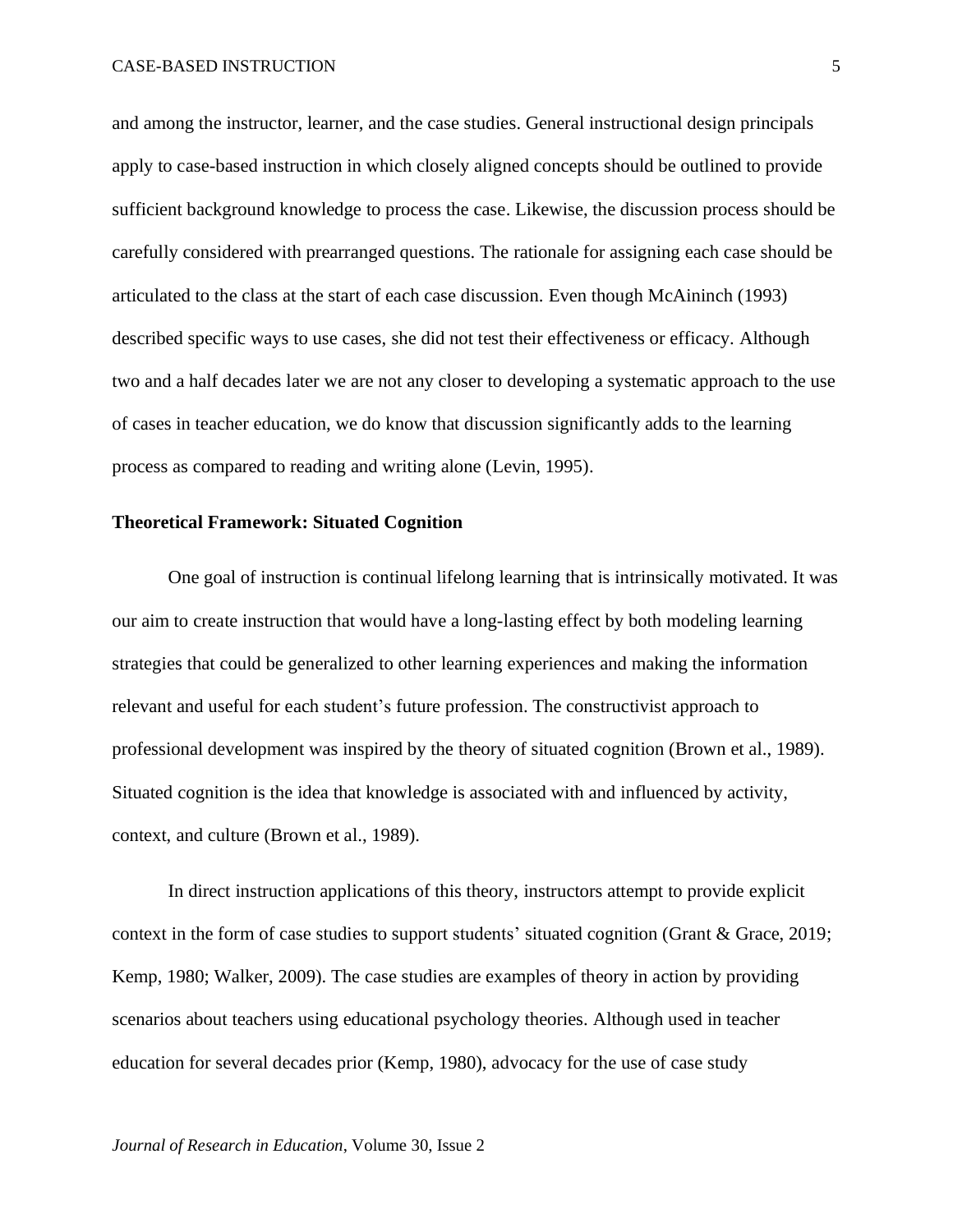methodology in psychology began in the late 1970s because of its advantages for contextualizing information or data (Kantar, 2013; Walker, 2009). Teaching faculty from engineering (Sankar et al., 2008), medicine (Popil, 2011), and psychology (Meil, 2007) have reported the substantial advantages that case study methods afford their students. A primary advantage of using case studies is the contextualized or situated cognition provided with a "real world" example as well as exemplars to identify common situations and dilemmas (Grant & Grace, 2019; Kantar, 2013; McDade, 1995; Popil, 2011). Another aspect of situated cognition is the social aspect of learning in which collaborative activities contribute to knowledge construction (Brown et al., 1989).

Faculty have appreciated this method specifically because it allowed their learners to practice problem-solving and knowledge construction in an ethical manner because no harm was created for the hypothetical clients, patients, or students (Kantar, 2013; Meil, 2007; Popil, 2011). Faculty who regularly use case study methods in their curriculum demonstrate the value of the active learning experiences where students assemble facts (McDade, 1995), construct knowledge (Morgan, 2009; Morgan et al., 2017; Tanner, 2009), and evaluate hypotheses (Meil, 2007). Moreover, teaching faculty have collected and reported data about their students' increased confidence, engagement, and interests when they use case studies within their curriculum (Grant & Grace, 2019; Meil, 2007). The instructors implemented the case study method to increase student engagement, provide context for information, and guide students' critical thinking during class session.

#### **Methodology**

In the following study, our goal was to increase learning gains by promoting conceptual relevance with case studies. Furthermore, the theory of situated cognition calls on cognitive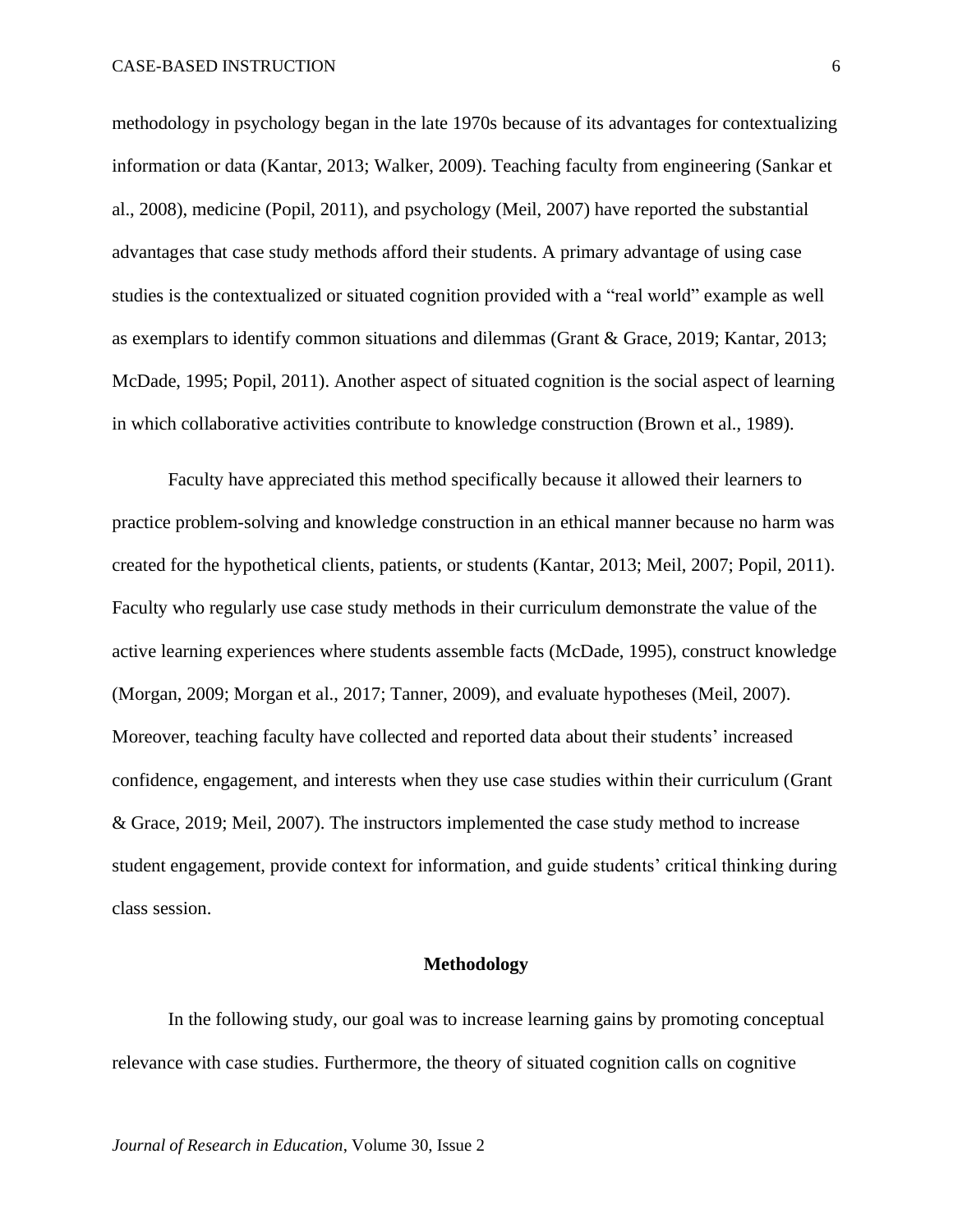apprenticeships in which the learner gets to observe an expert's reaction to an authentic problem. The case studies in this study serve as a tool for the instructor to show the student an authentic problem and situate the content in a real-life scenario. Quasi-experimental methodology was used to answer the following research question: does independent study of cases or collaborative study of cases facilitate learning educational psychology topics more effectively than lecture alone?

## **Research Context**

The following study was conducted at a medium-sized public university located in the southeastern United States with students enrolled in an introductory-level educational psychology course. According to the course catalogue, the course consists of the study of educational psychology concepts through examination of learning and teaching processes, with the goal of applying this knowledge to enhance the learning of all students in a variety of educational settings and contexts. The course is required for all education majors whether their degree leads to teacher certification or not (e.g., communication disorders, American Sign Language interpretation). It is important to note that although *introductory psychology* is required for all education majors, it is *not a prerequisite for educational psychology* at this institution. Also, the introductory educational psychology course was scheduled as a "super section" with an enrollment capacity of 160 students. The instructor held a doctorate in educational psychology. The IRB at the instructor's institution approved the use of human subjects for these studies.

#### **Participants**

*Journal of Research in Education*, Volume 30, Issue 2 Of the 306 students enrolled across the treatment and control groups, 297 students completed all the measures. Participants in the control group  $(n = 115)$  participated in lectures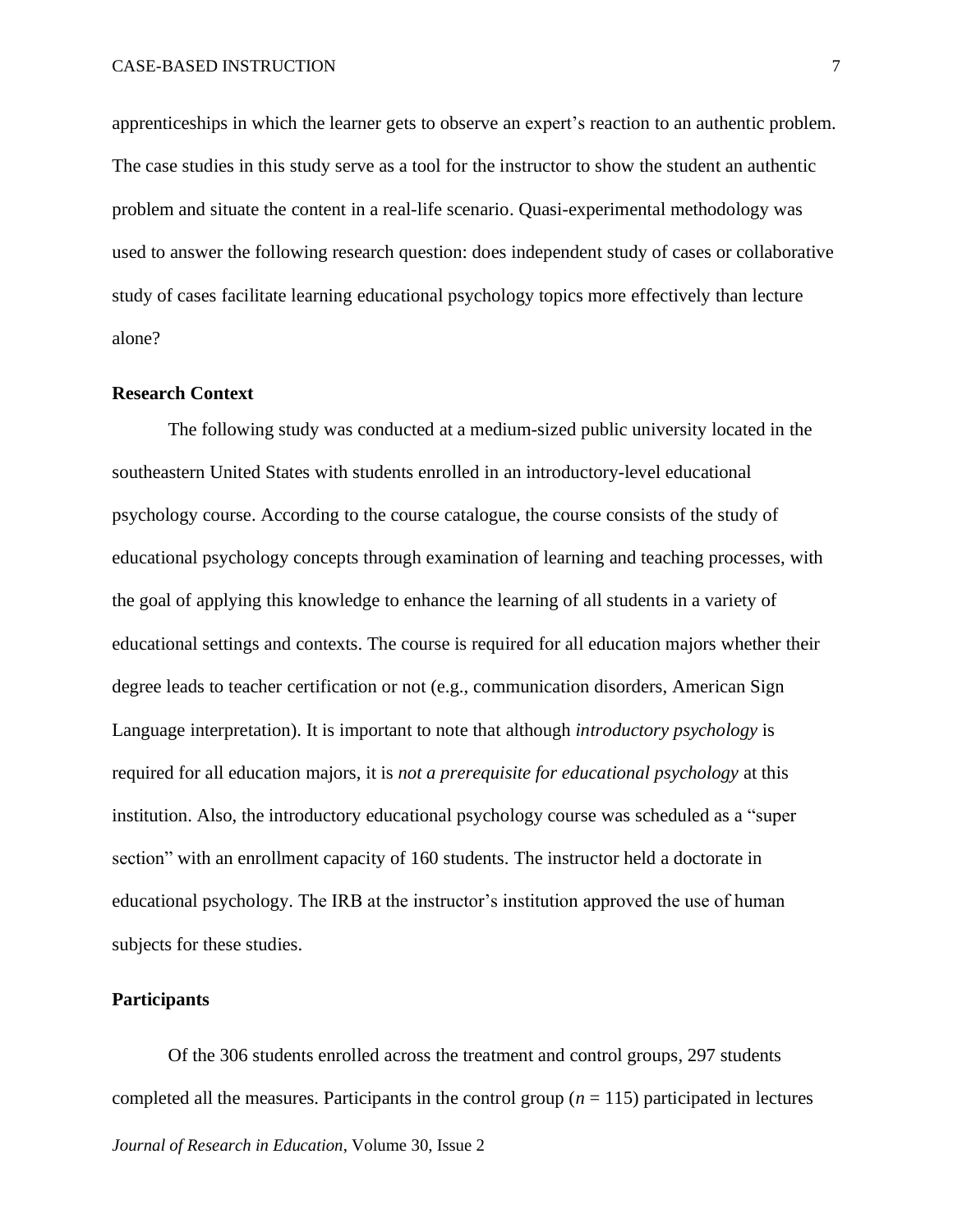and content quizzes. Those in the first treatment group ( $n = 86$ ) completed case studies in addition to participating in lectures and content quizzes. The second treatment group ( $n = 96$ ) participated in lectures, and completed reading quizzes and case study quizzes. Across groups, the study participants were primarily White ( $n = 176$ ), female ( $n = 258$ ), second-year students ( $n = 176$ )  $= 164$ ), and in good academic standing ( $n = 183$ ).

## **Materials**

Case studies and accompanying assessments were aligned with the major learning theories in educational psychology (see Table 1). Case studies were adapted from existing case studies developed by Ormrod et al. (2007). Each case study presented classroom scenarios within the context of K-12 learning in the United States in which a learner encountered a learning difficulty and the teacher responded accordingly. The assessments included application-oriented, multiple-choice questions covering the content from the case study and were administered before the regular, weekly reading quizzes with the same multiple-choice format.

## **Table 1**

*Case Study Content Based on Low Quiz Scores* 

| Case Study | Content                                       |
|------------|-----------------------------------------------|
|            | Piaget's Four Stages of Cognitive Development |
|            | <b>Vygotsky's Sociocultural Theory</b>        |
|            | <b>Operant Conditioning</b>                   |

#### **Procedures**

The performance of 115 students in the control group on a summative assessment were analyzed. The case studies and formative assessments were pilot tested with students  $(n = 12)$ during the previous semester and revised based on student feedback (Fisher & Frey, 2015). Using the case studies, we created two treatment conditions to compare to the control group. The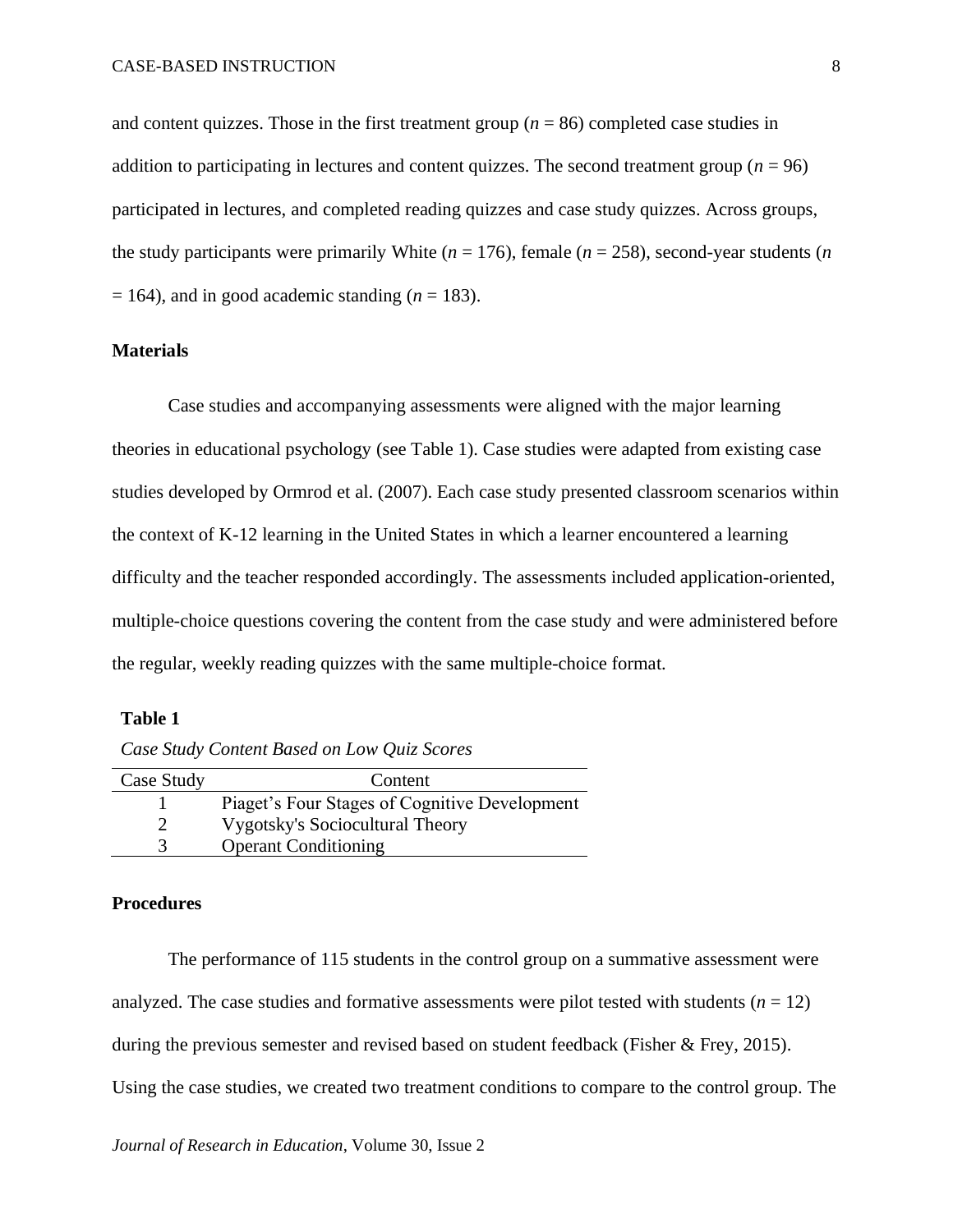first case study treatment was an independent analysis of a case study. A total of 86 students independently analyzed case studies and completed an accompanying formative assessment without class discussion. For the second case study treatment  $(n = 96)$ , we "integrated" the case studies and formative assessments into class sessions in which students analyzed the cases together. See Table 2 for a summary of procedures.

## **Table 2**

| Group $(N)$                | Lecture | Case<br><b>Studies</b> | Independent<br>Formative<br>Assessment | Collaborative<br>Formative<br>Assessment | Summative<br>Assessment |
|----------------------------|---------|------------------------|----------------------------------------|------------------------------------------|-------------------------|
| Control                    | X.      |                        |                                        |                                          | X                       |
| $(n = 115)$<br>Treatment 1 | X       | X                      | Χ                                      |                                          | Χ                       |
| $(n = 86)$<br>Treatment 2  | X       | X                      |                                        | X                                        | Χ                       |
| $(n = 96)$                 |         |                        |                                        |                                          |                         |

*Design of Study: Comparing Independent and Collaborative Case Study Analysis*

A one-way multivariate analysis of variance (MANOVA) was conducted to detect overall significant differences across interventions across quizzes (Field, 2013). A Bonferroni correction was used to account for the multiple tests being conducted by dividing the alpha by the number of tests (6). Therefore, significance was determined at a p-value of less than .008. Post-hoc analyses (Tukey) were run to determine the exact nature of significant differences found across case studies.

#### **Results**

Table 3 includes the descriptive statistics of the summative assessments across the three groups: control, independent case study (Treatment 1), and collaborative case study (Treatment 2). Across case studies, the collaborative case study group resulted in the lowest quiz scores. Across treatment groups, the highest quiz scores were found for the second case study on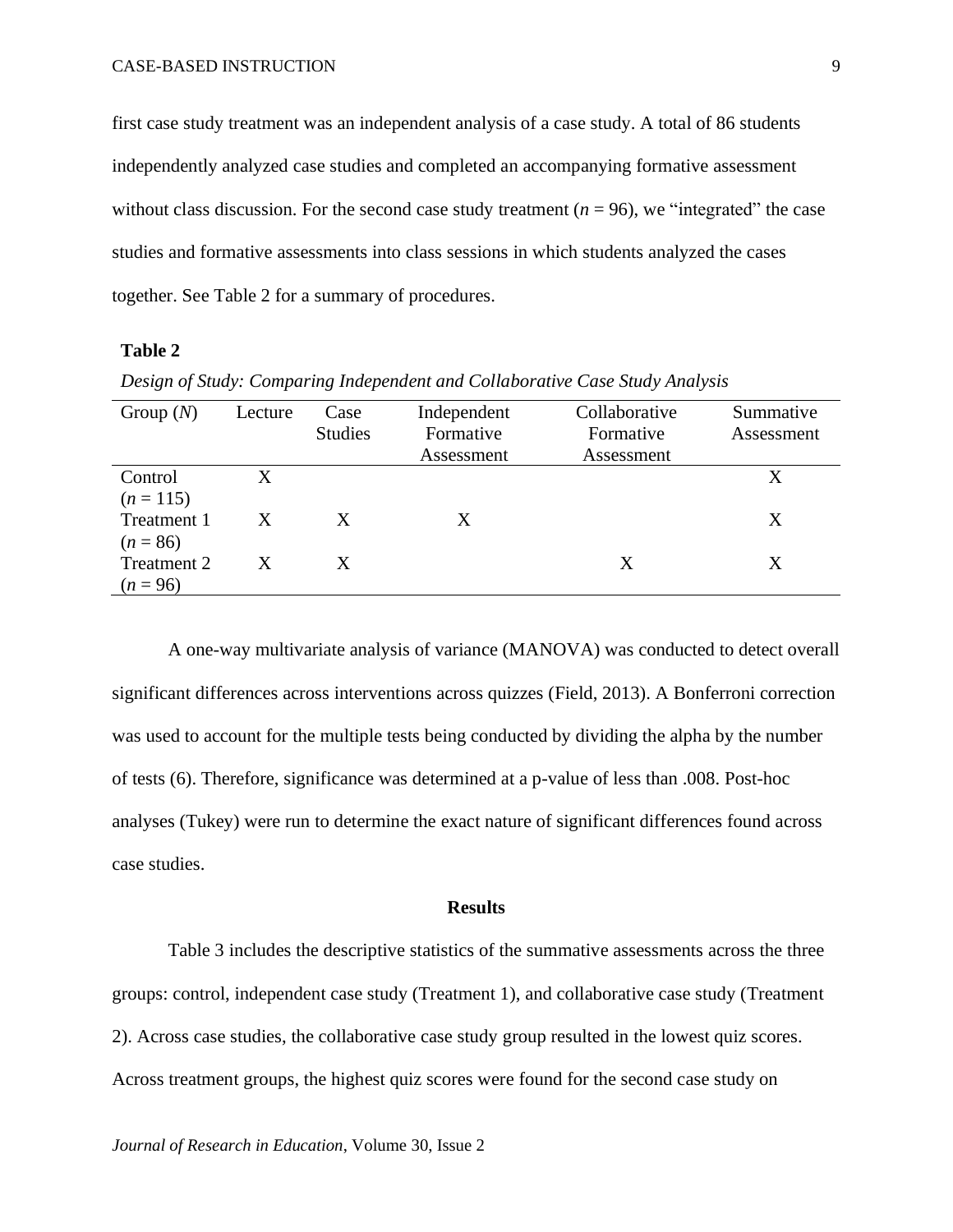Vygotsky. All treatment groups yielded quiz scores ranging from zero to perfect scores across case studies.

## **Table 3**

*Descriptive Statistics across Summative Assessments and Treatment Groups*

| Case Study | Control ( $n = 115$ ) |              | Treatment 1 $(n = 86)$ |              | Treatment 2 ( $n = 96$ ) |              |
|------------|-----------------------|--------------|------------------------|--------------|--------------------------|--------------|
|            | Range                 | $Mean\%(SD)$ | Range                  | $Mean\%(SD)$ | Range                    | $Mean\%(SD)$ |
|            | $0 - 100$             | 76.52(21.40) | $0 - 100$              | 75.58(21.56) | $0 - 100$                | 57.92(29.94) |
|            | $0 - 100$             | 89.22(18.97) | $0 - 100$              | 90.00(19.10) | $0 - 100$                | 77.50(34.85) |
|            | $0-100$               | 67.39(20.00) | $0 - 100$              | 70.47(26.39) | $0 - 100$                | 59.03(29.26) |

*Note.* Range is the spread of lowest to highest of the raw scores, Mean % is the average score for the quiz within that group of students.

Overall, significant differences across groups were found on summative assessments [*F* (12, 578) = 4.340, *p* < .001; Wilk's *Λ* = 0.842, partial *η* <sup>2</sup> = .083]. See Table 4 for MANOVA test statistics indicating significant differences across treatment groups for each of the three case studies. Post-hoc analyses revealed further significant differences in scores on all three summative assessments. Specifically, the collaborative case study intervention resulted in significantly *lower* quiz scores than lecture alone. Furthermore, when students examined case studies independently, they scored significantly *better* than when students examined case studies collaboratively. However, there were no significant differences in summative assessment scores between the lecture and independent case study groups.

## **Table 4**

*One-way MANOVA Comparing Summative Assessment Scores across Groups*

| Case Study df | $\boldsymbol{F}$ | $\boldsymbol{p}$ | n2  |
|---------------|------------------|------------------|-----|
|               | 2 17.92 .00 .43  |                  |     |
|               | 7.43             | $.00$ .32        |     |
|               | 5.17             | -01              | .22 |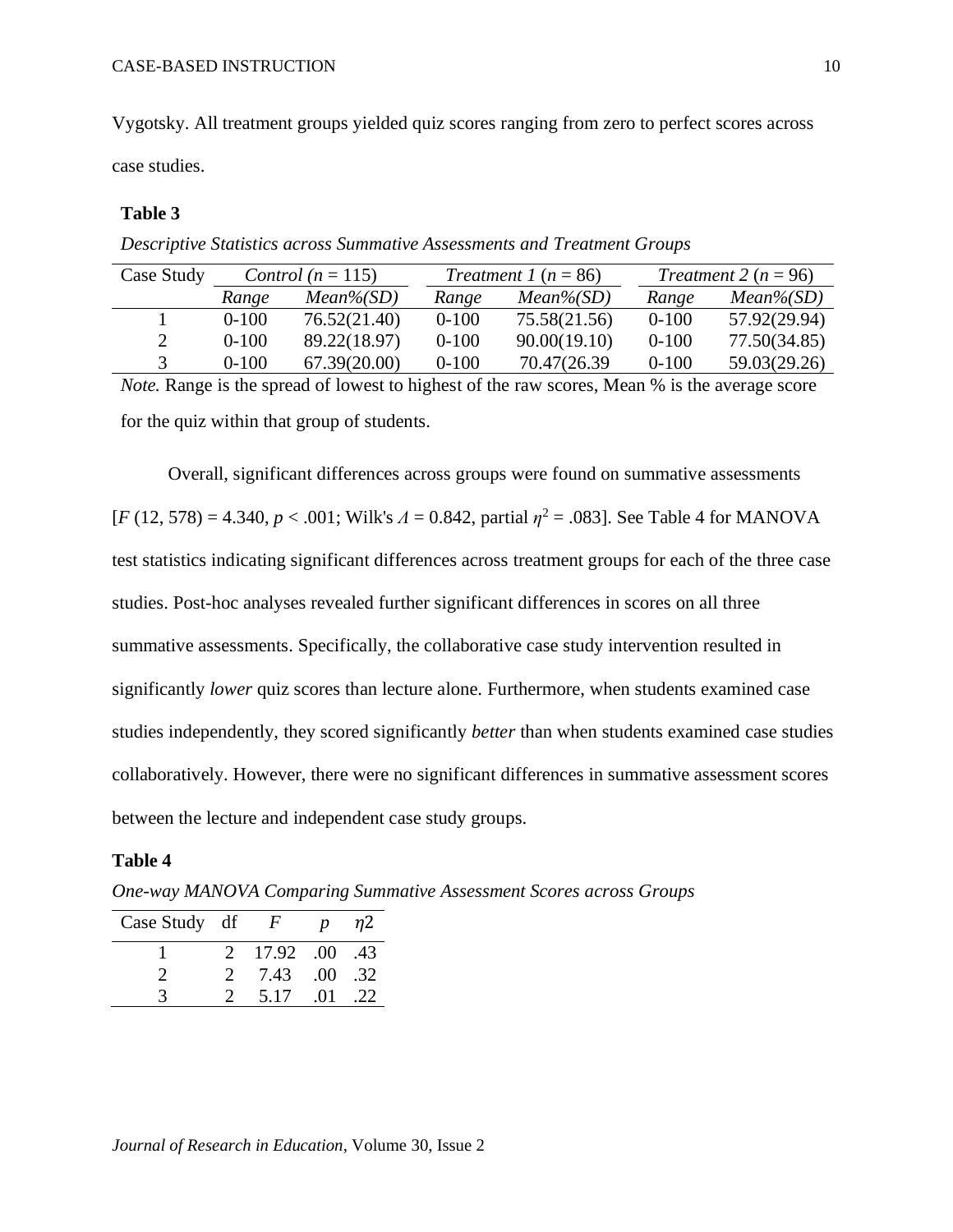#### **Discussion and Conclusions**

Although research on how to conduct and assess case-study instruction is a step in the right direction, there are many unanswered questions about improving the process. For example, we feel it is important to replicate these conditions in collaboration with other teacher educators. Merseth (1991) suggested that novice teacher educators should observe more experienced instructors who teach the same case studies; this is similar to the lesson study approach popular in Japan (Fernandez & Yoshida, 2012). This model includes teachers rotating classes and observing each other using a method and providing feedback until it is perfected. In terms of instructional design, formative assessments requiring writing could provide evidence of what has been learned in a different way than was captured in this study through multiple choice items (Levin, 1995). Thus, future research should incorporate these features.

Overall, the lecture-only condition was just as effective as assigning the case studies as independent work in terms of summative assessment outcomes. Using case studies did not automatically accomplish "situated cognition" as outlined in Brown et al.'s (1989) theory of cognitive apprenticeship. Case studies were implemented in the units on Piaget's stages of cognitive development, Vygotsky's sociocultural theory, and behaviorism. Of these three topics, students demonstrated the greatest mastery of Vygotsky across all three treatment conditions.

Given the nature of the content, it is possible that students exchanged misinformation during collaborative case study activities (Lundeberg et al., 2007). Likewise, it is possible that the collaborative condition made students less accountable for learning independently. This could explain why the collaborative group resulted in the lowest quiz scores across all three case studies. Additionally, it is possible that more guidance is needed for case-based learning within this course (e.g., coaching, feedback, scaffolds). Furthermore, variations in performance may be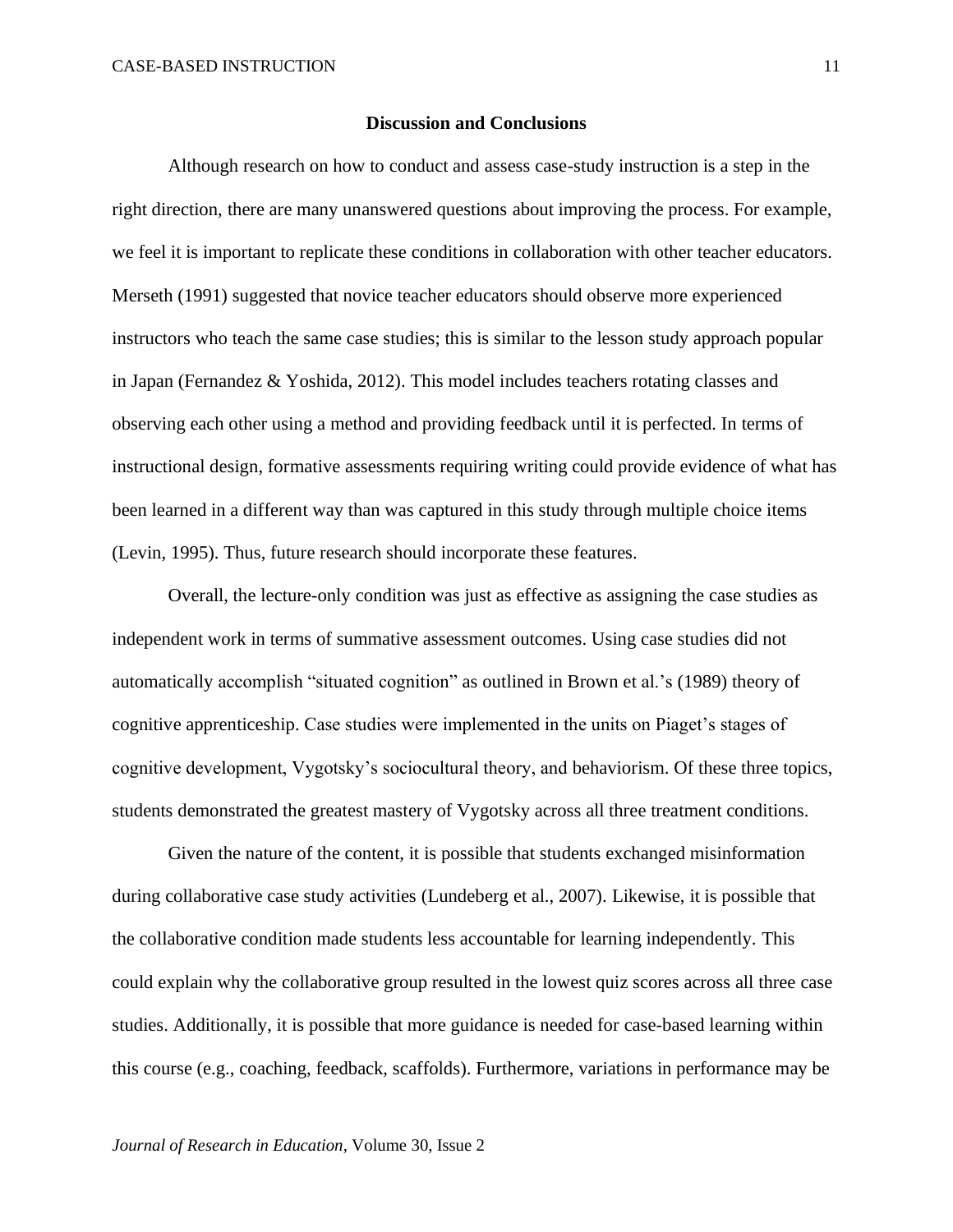associated with major/discipline. Prior experience may be related to performance, as only some participants had taken introduction to psychology previously.

#### **Scholarly Significance**

Many of the students in similar educational psychology classes may go on to serve students in public schools; others may be civil servants or practitioners in the private sector. Overall, we aim to improve the instruction provided for our future practitioners and teachers. In the past, using case studies has been identified as a pedagogy worth innovating. In particular, we chose to situate the problem using case studies and found that this was not always an effective instructional approach. The key mechanism promoting effective learning may be more related to the requirement of formative assessments completed independently. Future researchers and instructors should consider these findings to avoid simply allowing students to complete formative assessments collaboratively in class.

Almost universally, case studies are included in educational psychology texts (Sudzina, 1997); however, how to use them or deploy them in class should be addressed in these materials. Recent research shows that knowledge sharing in class can be affected by environmental factors, including extrinsic motivation (Sriratanaviriyakul & El-Den, 2019). Furthermore, information sharing during collaborative case study sessions may need to be taught explicitly compared to the independent analysis of a case study (Liu & Chen, 2019; Sriratanaviriyakul & El-Den, 2016). It is possible that formative assessments completed independently provides accountability and extrinsic motivation to share in class (Fisher & Frey, 2015). The current findings point to the effectiveness of case studies as a tool to be accompanied by such extrinsic motivators as formative assessments.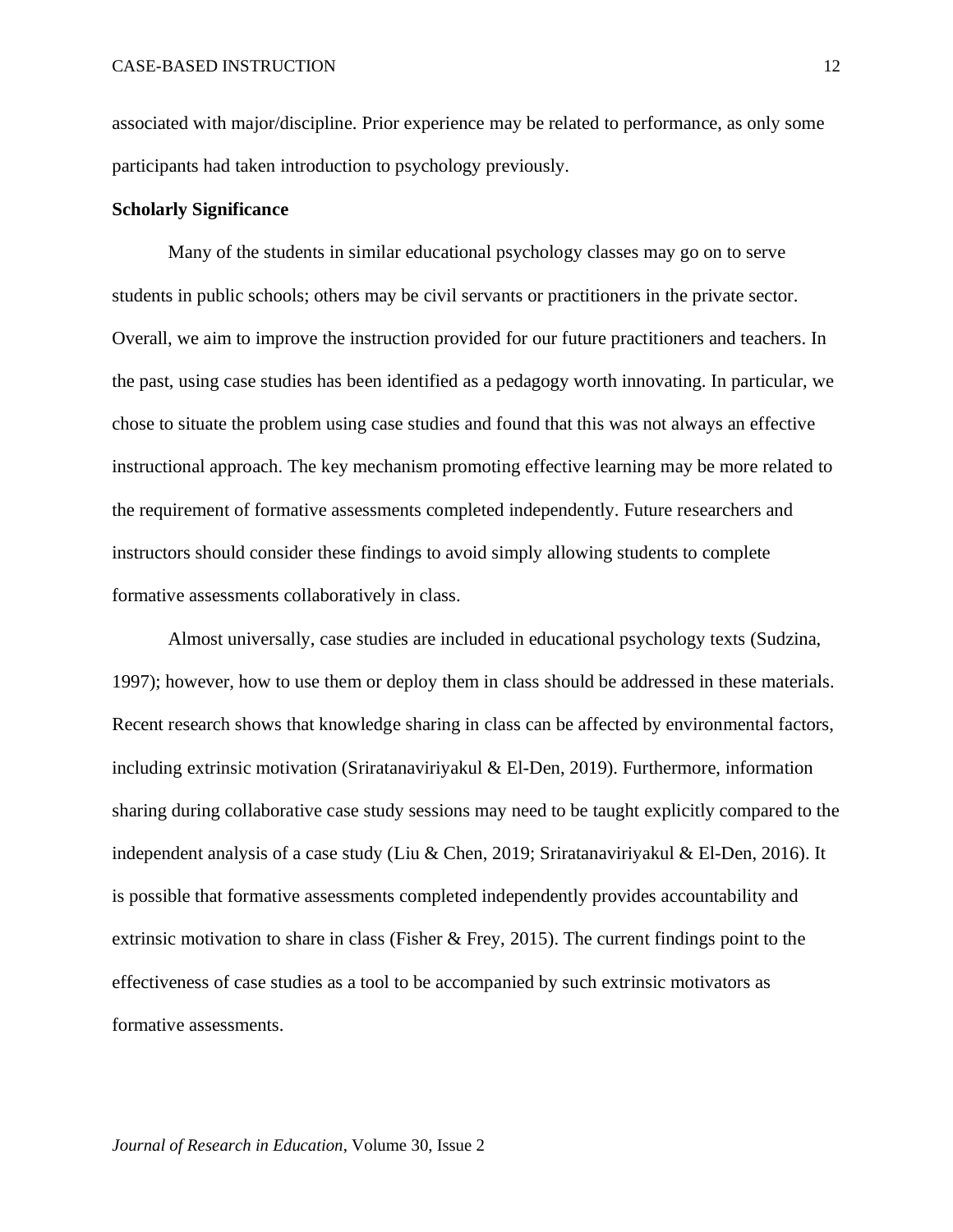# **Limitations and Future Directions**

We would like to acknowledge the limitations of this study and suggest changes for future research. Although collaborative case studies were not effective in this sample, it is difficult to generalize the findings to the greater population. Further replication should be conducted. Additionally, we also suggest that future researchers include pretests to gauge the relationship of prior knowledge to performance, as well as control for students who have completed introductory psychology curriculum. Furthermore, the case studies could be implemented with in-class writing prompts in addition to discussions, as opposed to multiplechoice questions. Guidelines for discussing and writing about cases could be developed by coteachers in the future (Engle & Faux, 2006). Lastly, the use of random assignment would provide a counterfactual that could help the interpretation of our future results.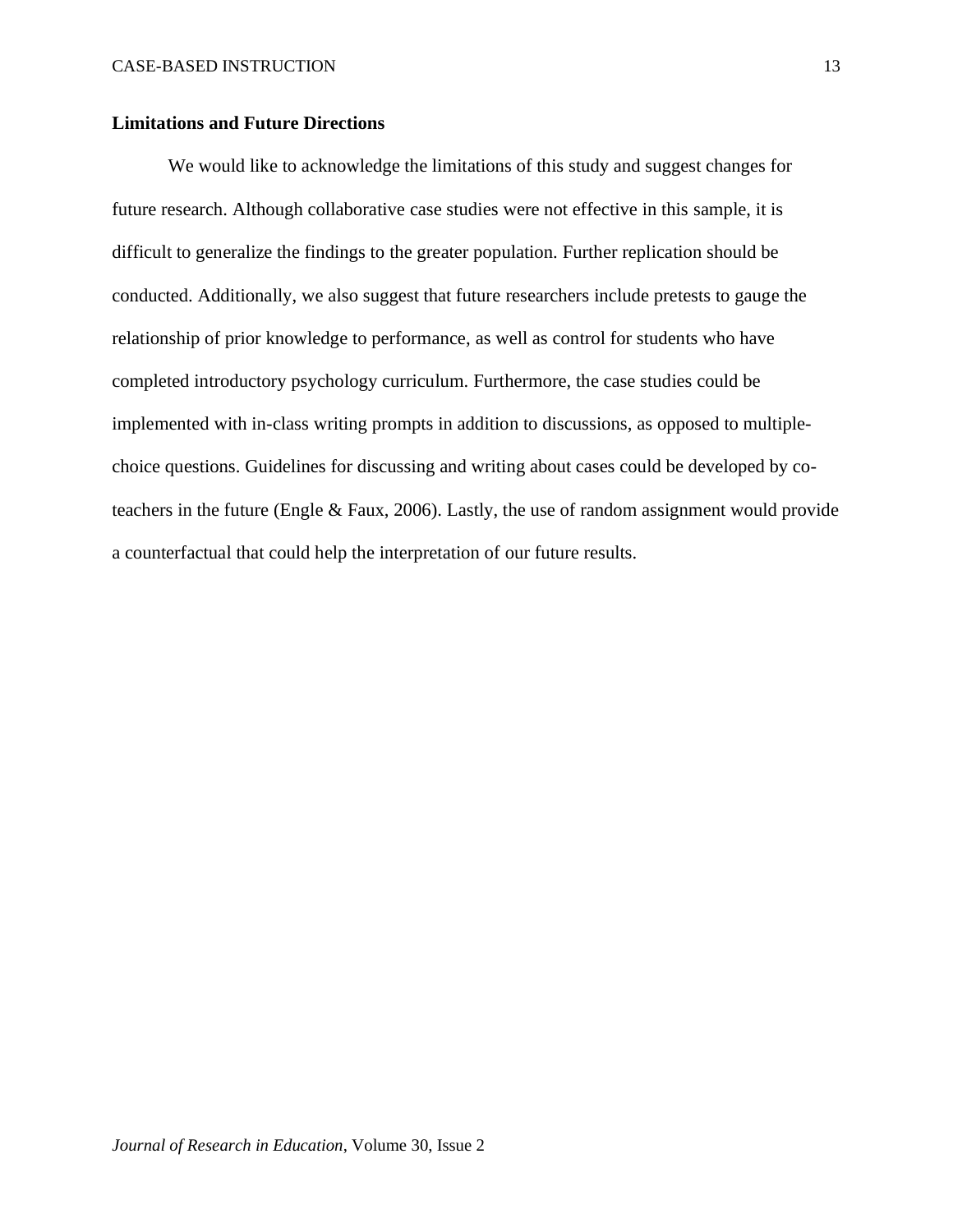#### **References**

- Bonwell, C. C., & Eison J. A. (1991) Active learning: Creating excitement in the classroom, *ASHE-ERIC Higher Education Report No. 1*. The George Washington University, School of Education and Human Development, Washington, DC. <https://files.eric.ed.gov/fulltext/ED336049.pdf>
- Brown, J. S., Collins, A., & Duguid, P. (1989). Situated cognition and the culture of learning. *Educational Researcher*, *18*(1), 32-42. <https://doi.org/10.3102%2F0013189X018001032>
- Engle, R. A., & Faux, R. B. (2006). Towards productive disciplinary engagement of prospective teachers in educational psychology: Comparing two methods of case-based instruction. *Teaching Educational Psychology*, *1*(2), 1-22. <https://files.eric.ed.gov/fulltext/EJ843448.pdf>
- Escartín, J., Saldaña, O., Martín-Peña, J., Varela-Rey, Jiménez, Y., Vidal, T., & Rodríguez-Carballeira, A. (2015). The impact of writing case studies: Benefits for students' success and well-being. *Procedia – Social and Behavioral Sciences, 196*(8), 47-51. <https://doi.org/10.1016/j.sbspro.2015.07.009>
- Fernandez, C., & Yoshida, M. (2012). *Lesson study: A Japanese approach to improving mathematics teaching and learning*. Routledge.
- Fisher, D., & Frey, N. (2015). *Checking for understanding: Formative assessment techniques for your classroom*. ASCD.
- Field, A. (2013). Multivariate analysis of variance (MANOVA). *Discovering statistics using IBM SPSS statistics*, 623-664.
- Gilboy, M., Heinerichs, S., & Pazzaglia, G. (2014). Enhancing student engagement using the flipped classroom. *Journal of Nutrition Education and Behavior, 47*(1), 109-114. <https://doi.org/10.1016/j.jneb.2014.08.008>
- Grant, J. B., & Grace, T. (2019). Use of diverse case studies in an undergraduate research methods and statistics course. *Psychology Learning & Teaching*, <https://doi.org/10.1177/1475725719828662>
- Gravett, S., de Beer, J., Odendal-Kroon, R., & Merseth, K. (2017). The affordances of case-based teaching for the professional learning of student-teachers. *Journal of Curriculum Studies, 49*(3), 369-390. <https://doi.org/10.1080/00220272.2016.1149224>
- Kantar, L. D. (2013). Demystifying instructional innovation: The case of teaching with case studies. *Journal of the Scholarship of Teaching and Learning*, *13*(2), 101-115. <https://eric.ed.gov/?id=EJ1011686>
- Kemp, H. V. (1980). Teaching psychology through the case study method. *Teaching of Psychology*, *7*(1), 38-41. [https://doi.org/10.1207/s15328023top0701\\_10](https://doi.org/10.1207/s15328023top0701_10)
- Levin, B. B. (1995). Using the case method in teacher education: The role of discussion and experience in teachers' thinking about cases. *Teaching and Teacher Education*, *11*(1), 63-79. [https://doi.org/10.1016/0742-051X\(94\)00013-V](https://doi.org/10.1016/0742-051X(94)00013-V)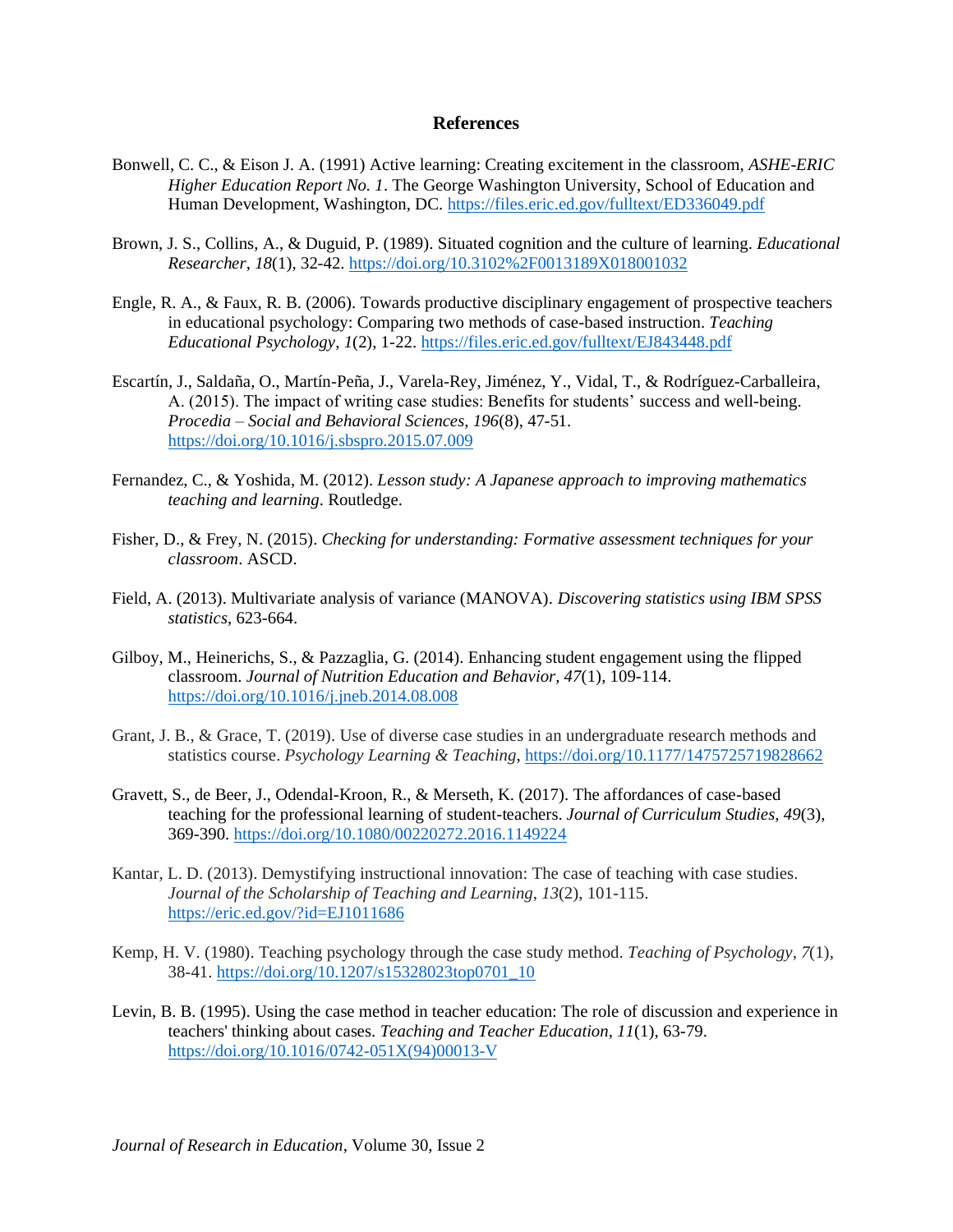- Liu, W.-Y., & Chen, P. (2019). The use of the case method to promote reflective thinking in teacher education. *Advances in Social Sciences Research Journal, 6*(7), 547-557. <https://doi.org/10.14738/assrj.67.6831>
- Lundeberg, M., DeSchryver, M., Dirkin, K., Schiller, N., Maier, K., & Ferreid, C. (2007). Teaching science with case studies: A national survey of faculty perceptions of the benefits and challenges of using cases. *The Journal of College Science Teaching, 37,* 34-38. <https://eric.ed.gov/?id=EJ774281>
- McAninch, A. (1993). *Teacher thinking and the case method: Theory and future directions*. Teachers College Press.
- McDade, S. A. (1995). Case study pedagogy to advance critical thinking. *Teaching of Psychology*, *22*(1), 9-10. [https://doi.org/10.1207/s15328023top2201\\_3](https://doi.org/10.1207/s15328023top2201_3)
- McFarlane, D. (2015). Guidelines for using case studies in the teaching-learning process. *College Quarterly, 18*(1), 1-6. <https://eric.ed.gov/?id=EJ1070008>
- Meil, W. M. (2007). The use of case studies in teaching undergraduate neuroscience. *Journal of Undergraduate Neuroscience Education*, *5*(2), A53. <https://www.ncbi.nlm.nih.gov/pmc/articles/PMC3592654/>
- Merseth, K. (1996). Cases and case methods in teacher education. In J. Sikula (Ed.), *Handbook of research on teacher education* (2nd ed., p. 722–744). Simon & Schuster.
- Merseth, K. K. (1991). The early history of case-based instruction: Insights for teacher education today. *Journal of Teacher Education*, *42*(4), 243-249. <https://doi.org/10.1177%2F002248719104200402>
- Morgan, S. J., Pullon, S. R., Macdonald, L. M., McKinlay, E. M., & Gray, B. V. (2017). Case study observational research: A framework for conducting case study research where observation data are the focus. *Qualitative Health Research, 27*(7), 1060-1068.
- Morgan, D. L. (2009). Using single-case design and personalized behavior change projects to teach research methods. *Teaching of Psychology, 36*(4), 267-269.
- Nezhad, A. S., & Vahedi, M. (2011). The role of educational psychology in teacher education programs. *Procedia-Social and Behavioral Sciences*, *30*, 327-330. <https://doi.org/10.1016/j.sbspro.2011.10.064>
- Ormrod, J. E., McGuire, D. J., Pallock, L. L., & Harper, B. E. (2007). *Case studies: Applying educational psychology*. Pearson/Merrill Prentice Hall.
- Orr, L., & Weekley, L. (2019). Teaching with case studies in higher education. In A. Baron & K. McNeal (Eds.), *Case Study Methodology in Higher Education* (pp. 180-208). IGI Global. <http://doi:10.4018/978-1-5225-9429-1.ch009>
- Popil, I. (2011). Promotion of critical thinking by using case studies as teaching method. *Nurse Education Today*, *31*(2), 204-207. <https://doi.org/10.1016/j.nedt.2010.06.002>